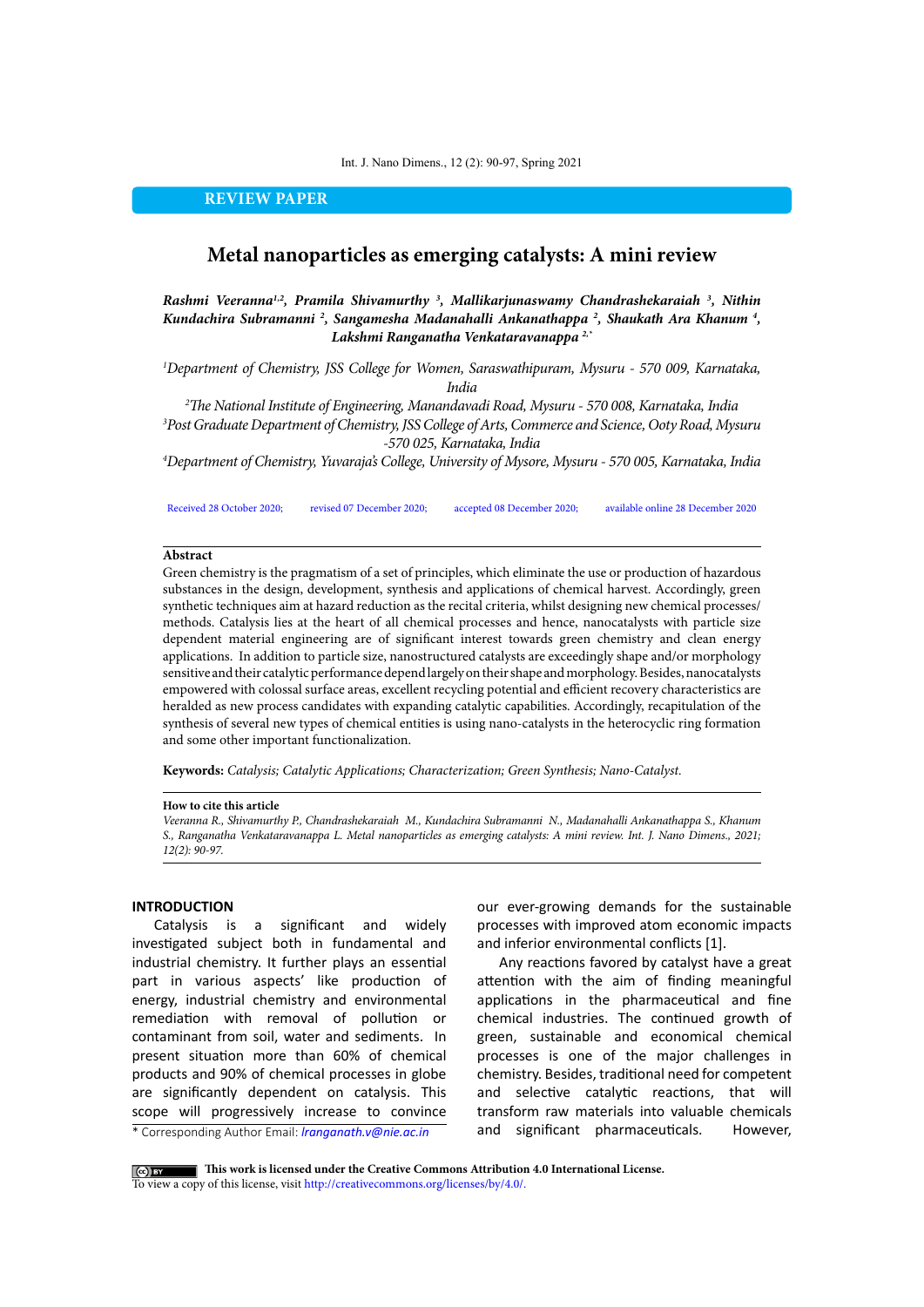green chemistry is also struggle for waste and hazardous material reduction, atomic efficiency and high rates of catalyst revival. In this view, nanostructured materials are attractive agents as heterogeneous catalysts for a variety of organic transformations, particularly they meet the purpose of green chemistry. Researchers have made significant contributions in synthesis of well-defined nanostructured materials in recent years like ZnO [2, 3], BiVO $_{_4}$ , BiWO $_{_4}$  [4], CeO $_{_2}$  [5, 6],  $\text{ZnFe}_2\text{O}_3$  [7]. These novel approaches have allowed the rational design and synthesis of highly energetic and selective nanostructured catalysts by scheming the structure and composition of the active nanoparticles further by manipulating the interaction between the catalytically active nano particle species and their support. In additional, metal nanoparticles are believed to be likely agents for catalysis due to their relatively large surface area per volume or weight unit as compared with bulk metal. This means heterogeneous metal nanoparticles catalysts classically function on metal surfaces. The heart of the catalytic chemistry is centered on the design of catalysts in which metal, metal oxide, metal complexes and so forth are certainly the most vibrant for several paramount reactions in modern chemistry [8].

Catalysis is significant due to the unique capabilities of catalysts in accelerating chemical reactions by reducing the energy barrier of their transition states and in controlling reaction pathways toward selective synthesis of target products[9]. The activity and selectivity of nanocatalysts can be rationally tuned by changing their chemical and physical properties, such as size, shape, composition, and morphology. Consequently, nanocatalyst-involved reactions have experienced exponential growth in chemical manufacturing [10], energy harvesting [11], conversion and storage [12], and environmental protection [13, 14].

In this review, the properties and functions of nanocatalysts are first discussed to provide insights into the fundamental relationships between the activity, selectivity, and recyclability of the nanocatalysts and their structures and compositions. Then, the methods of the state-ofthe-art for synthesis of metal nanoparticles and supported metal nanoparticles with controllable sizes, shapes, and surface structures are summarized. In conclusion the recent advances of nano catalysis in different organic transformations,

new energy conversion, and environmental remediations are also reported.

# *NANOCATALYST: SIZE, SHAPE AND SURFACE CHEMISTRY*

Researchers have not collectively settled on a precise definition of nanomaterials, but agree that they are partially characterized by their tiny size, measured in nanometers. A nanometer is one millionth of a millimeter approximately 100,000 times smaller than the diameter of a human hair.

Nano-sized particles exist in nature and can be shaped from a variety of products, such as carbon or minerals like silver, but nanomaterials by definition must have at least one dimension that is less than approximately 100 nanometers. Most nanoscale materials are too small to be seen with the naked eye and even with conventional lab microscopes. Materials engineered to such a small scale are often referred to as engineered nanomaterials, which can take on unique optical, magnetic, electrical, and other properties. These developing properties have the potential for great impacts in electronics, medicine, and other fields.

Materials at this scale are characterized by significantly different properties than molecules, atoms, or bulk items. Because of this, the field of nanoscience was coined to address this comparatively novel scientific field. Although the concept of this scientific area is not new, modern-day science is constantly discovering new and favorable applications for both the manufacturing sector and academia, which has found nanoscience as a growing and exciting field. The applications referred to are diverse, and range from environmental development to consumer products, and even therapeutic usage (Fig. 1).

Nanoparticles can take many shapes, including powder, crystal, and cluster formulae. Nano powder is used to describe mixtures of fine powder, whereas ultrafine particle mixtures are described as nanocrystals. Clusters can be further classified as nanoclusters if they have a narrow size distribution in the range of 1-10 nm and a minimum of one dimension. Metal nanoparticles are believed to be probable candidates for catalysis due to their relatively large surface area per volume or weight unit as compared with bulk metal, meaning heterogeneous metal nanoparticles catalysts typically function on metal surfaces. A variety of techniques is used to develop and supports for industrial metal catalysts, which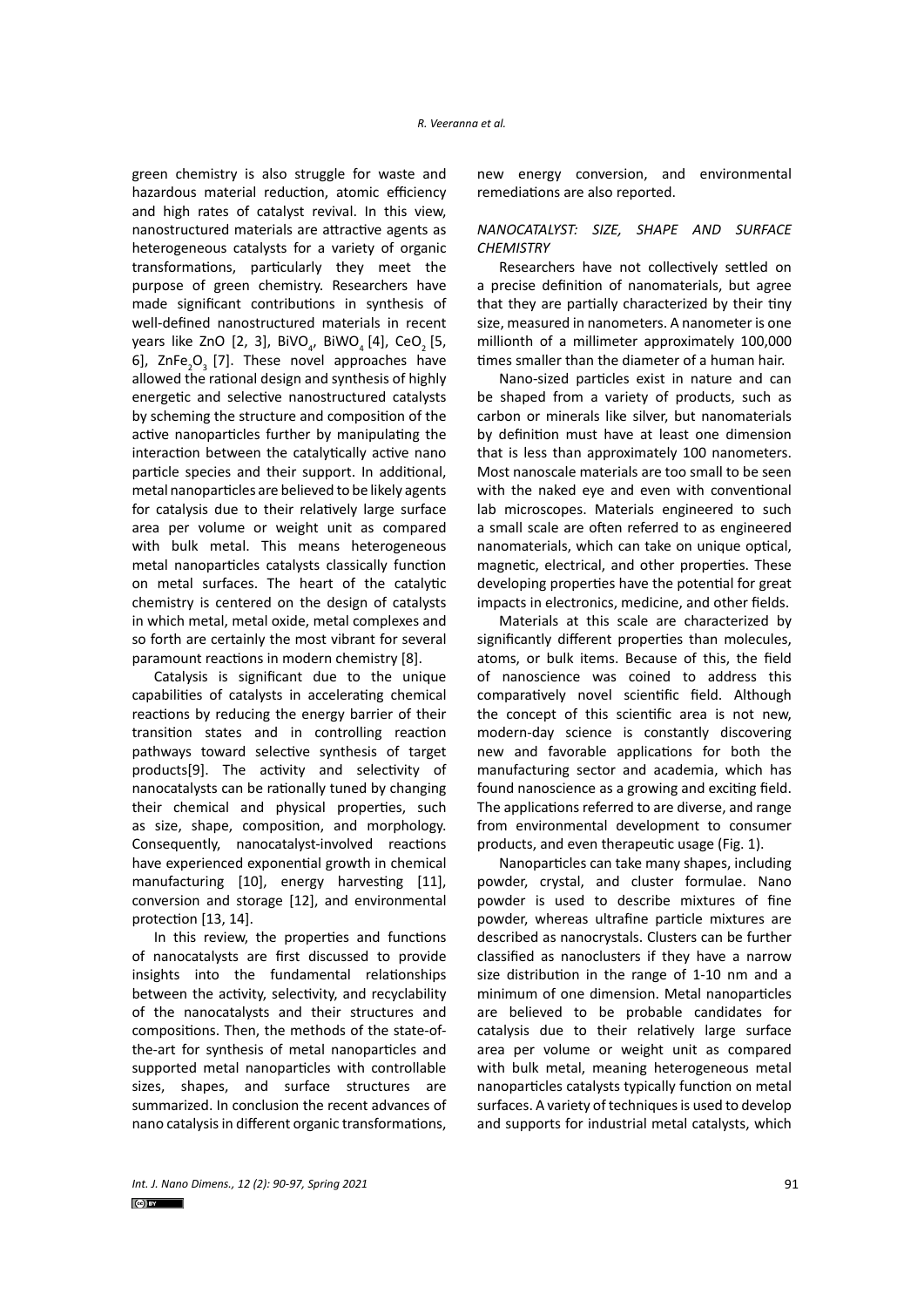



Fig. 1. General applications of nanoparticles in various fields.



Fig. 2. Some important synthetic approaches for fabricating metal nanoparticles.

are frequently inorganic and characterized by highly dispersed metals and voluminous surface area. Metal nano particles are having a tendency to collaborate, consisting of more than one particle in a range of forms and dimensions. Polyhedral particles are formed from the interaction of metal nanoparticles with the inorganic supports. Silica gel, activated charcoal, and alumina, among others, are examples of transition metals that are formed from metal particles distributed onto inorganic supports. These are superior to metal powders for numerous reasons such as stable thermal capacity, reduced cost, larger surface area, and effective use of metal nanoparticles in the form of wide dispersion [15].

# **SYNTHESIS AND CHARACTERIZATION**

*SYNTHETIC METHODS*

Metal nanoparticle synthesis typically takes place in one of two ways: top-down or bottomup approach, as shown in Fig. 2. The top‐down approach uses an external force to pressure bulk materials, eventually causing these materials to break down into smaller components by means of mechanical, chemical, or some other energy sources. A bottom-up approach takes place in a reverse approach, growing precursor particle size by using chemical reactions to combine atomic or molecular species. It should be noted that the top‐down approach is considered to be a physical method while the bottom‐up approach is chemical.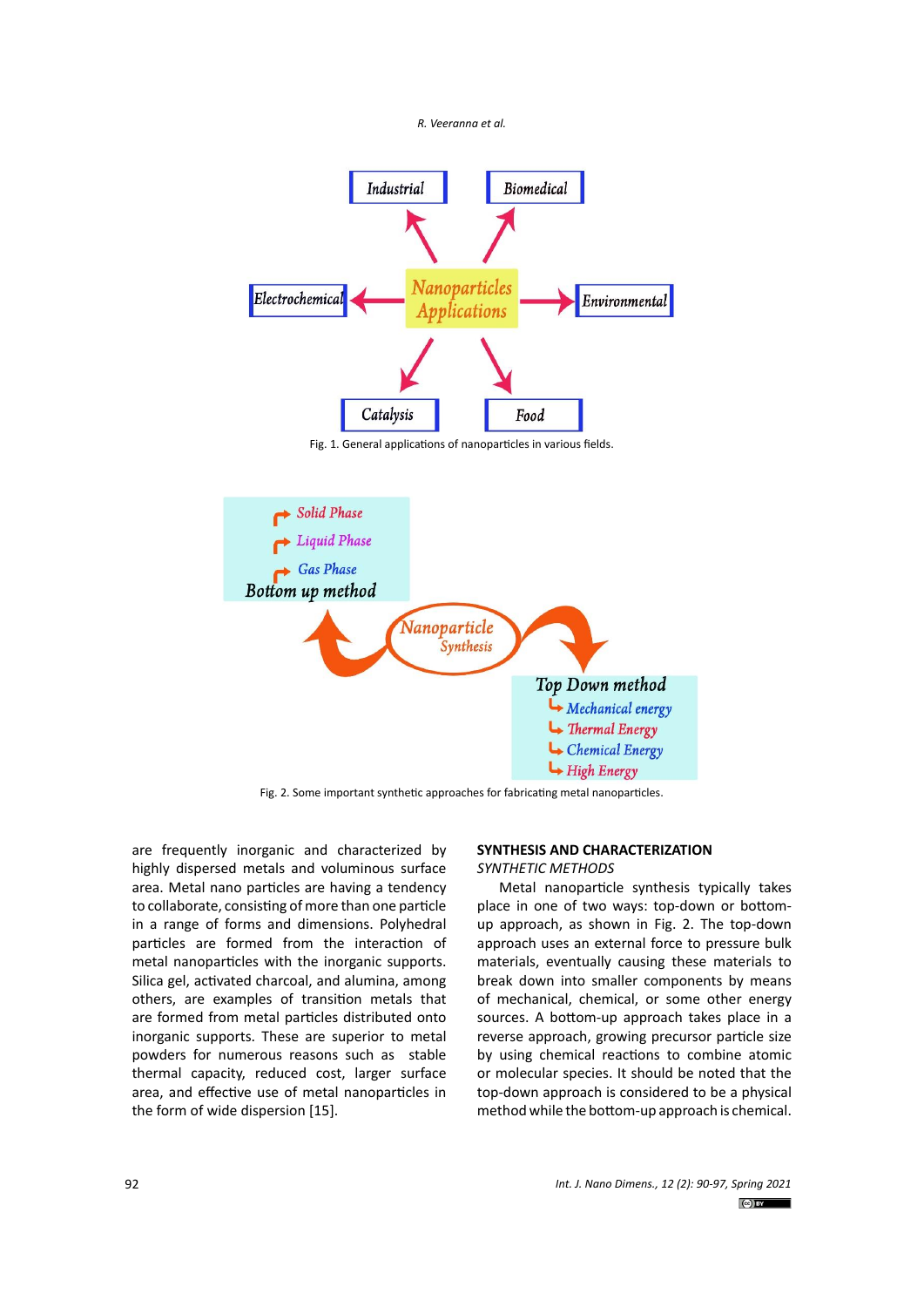#### *R. Veeranna et al.*

| SI No | <b>Characterization techniques</b>                  | <b>Information received</b>                                                             | Reference |
|-------|-----------------------------------------------------|-----------------------------------------------------------------------------------------|-----------|
| 1     | Scanning electron microscopy (SEM)                  | Size and Morphology of MNPs                                                             | $[16]$    |
| 2     | Transmission electron microscopy (TEM)              | Size and Morphology of MNPs                                                             | $[16]$    |
| 3     | X-ray photoelectron spectroscopy (XPS)              | Surface composition of supported MNPs                                                   | $[17]$    |
| 4     | UV-Vis spectrum                                     | Formation of colloidal MNPs (Plasmon band)                                              | $[18]$    |
| 5     | X-ray diffraction (XRD)                             | Crystal structure and size, chemical composition                                        | $[19]$    |
| 6     | Dynamic light scattering (DLS)                      | Size and size distribution of MNPs in solution                                          | [20]      |
| 7     | Fourier transformed infrared spectroscopy (FTIR)    | Different functional groups and metal -metal and/or<br>metal-oxygen bond identification | $[21]$    |
| 8     | Energy Dispersive X-ray (EDX)                       | Element and distribution of MNPs                                                        | $[22]$    |
| 9     | Scanning tunneling microscope Raman<br>Spectroscopy | Size and structure of MNPs<br>Chemical structure, phase and morphology                  | $[22-26]$ |

**Table 1. Summary of some selected characterization techniques of metal nanoparticles.** Table 1. Summary of some selected characterization techniques of metal nanoparticles.

Both approaches can be applied in a range of states, including liquid, solid, gas, supercritical fluids, or vacuum. The final desired outcome and manufacturer must play into the choice between the two methods. Because size and shape of the metal particles is the most vital aspect to be altered for improved application performance, it is a dynamic aspect to take into account for catalysis as an example. This section will address some selected methods for fabricating metal nanoparticles, including physical and chemical methods.

## *CHARACTERIZATION METHODS*

Nanoscale materials have a special set of properties, making them appropriate for a variety of applications and resulting in them being a focal point for a range of researches. Deep understanding of the properties of metal particles at nanoscale level is essential to understand the nature of active sites, which in turn can help to find and tune the key performance signs. Numerous techniques exist that are designed to characterize nanoparticles, although none of these are able to supply full information regarding investigated materials. For this reason, several techniques must be used to categorize each sample in order to understand the size, structure, and catalytic properties. Table 1 describes the various methods of analyses are used for the characterization of metal nanoparticles.

In common method of characterizing MNPs include transmission electron microscopy (TEM) and scanning electron microscopy (SEM) [16]. Other techniques include X-ray photoelectron spectroscopy (XPS) [17], UV visible spectroscopy [18], atomic force microscopy, powder X-ray diffractometry (XRD) [19], and dynamic light scattering (DLS) [20]. UV spectroscopy and Fourier transformed infrared spectroscopy (FTIR) [21] methods would be combined to examine gold and palladium nanoparticles, as described elsewhere. Conversely, silver nanoparticles would be examined using TEM, high-resolution TEM, and selected area diffraction pattern (SAED). Finally, X‐ray diffraction, SEM, and FTIR would be combined to examine magnetite, Ag, zinc, and Au nanoparticles [22–26].

#### *CATALYTIC APPLICATIONS OF METAL NANOPARTICLES*

Nano catalysis is newly growing field and is essential component of "sustainable technology and organic transformations" applicable to almost all types' catalytic organic transformations [27]. In chemical technology the use of catalysts is of great importance. Limited amount of catalyst with high activities is particularly desirable for economic and environmental considerations. Among all nano catalysts, several forms such as magnetic nano catalysts [7], nano mixed metal oxides, core-shell nano catalysts, nano-supported catalysts, graphene-based nano catalysts have been employed in catalytic applications (Table 2) [28]. Magnetic nano catalysts stand apart in this group of reusable nano catalysts due to their low preparation cost, excellent activity, great selectivity, high stability, efficient recovery and good recyclability.

Further, various metal nanoparticles are used in organic synthesis in different reaction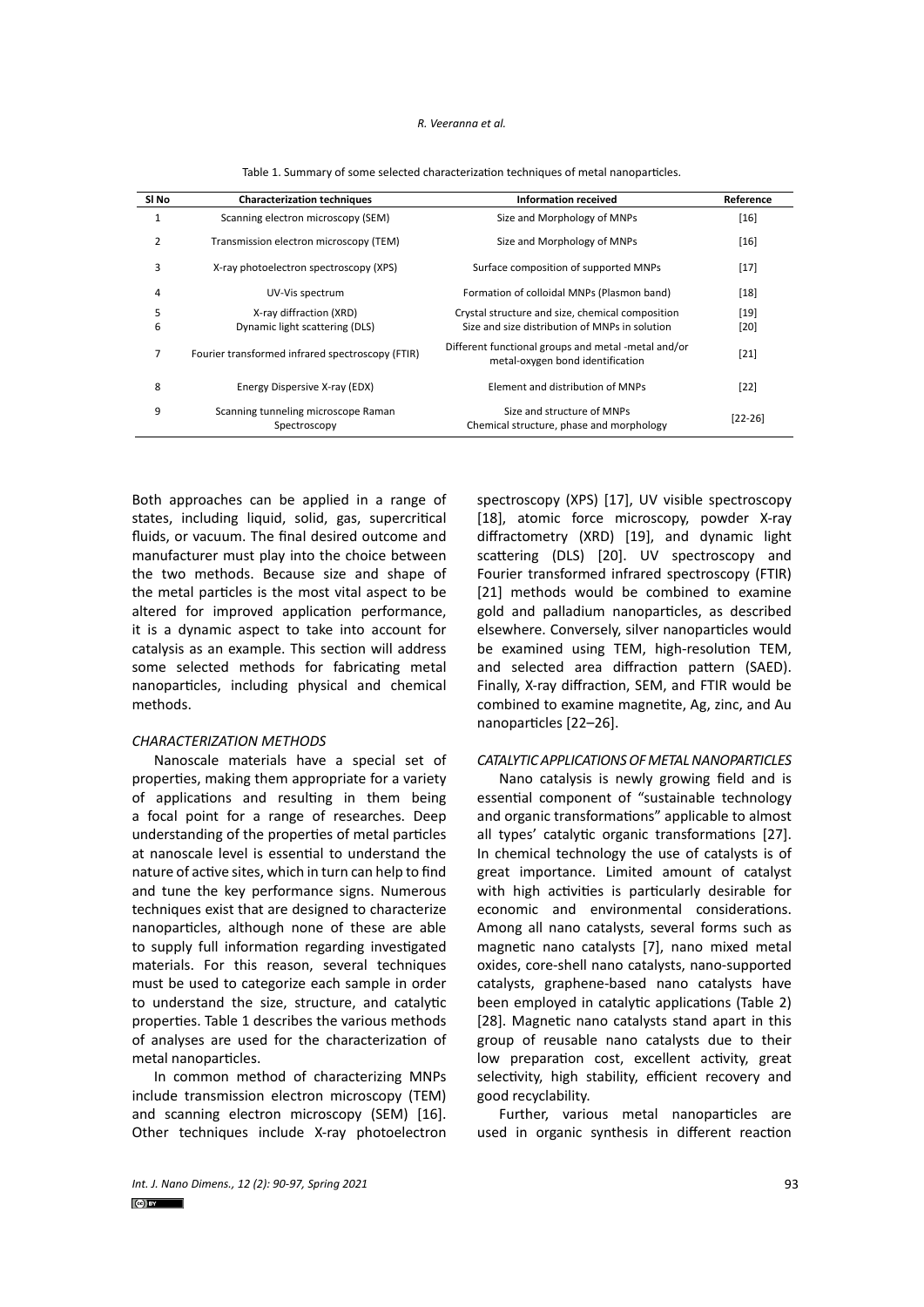#### *R. Veeranna et al.*

| SI.<br>No. | <b>Nanomaterials</b>                                                      | <b>Size</b>                   | Shape                                       | <b>Applications</b>                                                                                                                                                                                                                                                                                                                           | Reference |
|------------|---------------------------------------------------------------------------|-------------------------------|---------------------------------------------|-----------------------------------------------------------------------------------------------------------------------------------------------------------------------------------------------------------------------------------------------------------------------------------------------------------------------------------------------|-----------|
| 01         | Zinc oxide (ZnO)                                                          | 100nm                         | Nanorods,<br>wires and<br>particles         | Shape dependent oxidative decomposition of Butane.<br>It could completely oxidize butane into carbon oxides<br>(COx). Better carbon balance and COx selectivity were<br>obtained with the ZnO Nano wires and Nanorods than<br>with the nanoparticles.                                                                                         | $[29]$    |
| 02         | Graphene oxide (GO)<br>and Carbon                                         |                               | Multi-wall<br>Carbon nano<br>tubes          | In the presence of graphene oxide the catalytic activity<br>of cyt c increases up to 78-fold & up to 2.5-fold in the<br>presence of other functionalized carbon based<br>nanomaterials.                                                                                                                                                       | $[30]$    |
| 03         | Strontium (II)-added<br>ZnAl <sub>2</sub> O <sub>4</sub><br>nanomaterials | 2-52m                         | Spinel structure                            | Addition of strontium improves the performance of<br>zinc aluminate for selective oxidation of alcohols and<br>decreases the grain size.                                                                                                                                                                                                      | $[31]$    |
| 04         | Au-Pt<br>nanomaterials                                                    | 5-10nm                        | Cage bell<br>structures                     | Catalytic activity in the direction of oxygen reduction<br>in proton exchange membrane fuel cells because of<br>higher surface areas than their solid counterparts.<br>Nano-channels on the Pt shell permit the access of the<br>inner surface areas. Electronic coupling effect occurs<br>between the inner-placed Au core and the Pt shell. | $[32]$    |
| 05         | Carbon Nano tubes<br>(CNTs)                                               |                               | Coiled in shape                             | Mixed catalysts also demonstrated improved oxygen<br>reduction reaction activities. CCNTs had an<br>uncommon feature by which can construct a multi-<br>dimensional network to facilitate the mass<br>transportation and electrons/protons transfer.                                                                                          | $[33]$    |
| 06         | <b>CuO Nanomaterials</b>                                                  | 200-500 nm                    | Microspheres,<br>nano sheets,<br>nano wires | Catalytic activity toward oxygen evolution of the<br>nanomaterials was investigated. CuO nanowire had<br>lowest over potential for water oxidation and CuO<br>microsphere material had the best catalytic current<br>densities from 1.10-1.40 V.                                                                                              | $[34]$    |
| 07         | Graphite Oxide                                                            | 50-500 nm                     | Flakes                                      | For heating water for a variety of potential thermal,<br>thermo chemical and mechanical applications.                                                                                                                                                                                                                                         | $[35]$    |
| 08         | Covalent Organic Frame<br>works (COF)                                     | $1$ <sup><math>m</math></sup> | --                                          | Activation of COF-102 and COF-103 for gas adsorption<br>measurements. Low Pressure (0-760mTorr) Argon<br>Adsorption Measurements for COF-102.                                                                                                                                                                                                 | $[36]$    |
| 09         | ZnO nanoparticles                                                         | 10 <sub>nm</sub>              | Sheet, particle<br>& spindle                | Studied photo catalytic degradation and antimicrobial<br>activities.                                                                                                                                                                                                                                                                          | [2]       |
| 10         | BiVO <sub>4</sub> nanoparticles                                           |                               | nanoparticles                               | Studied photo catalytic degradation and antimicrobial<br>activities.                                                                                                                                                                                                                                                                          | $[4]$     |

**Table 2. Different types of nanomaterials and their size, shape, and catalytic applications.** Table 2. Different types of nanomaterials and their size, shape, and catalytic applications.

conditions. The synthesis of quinoxalines was carried out by oxidative coupling of 1, 2-diamines, and 1, 2-dicarbonyl compounds, by using gold nanoparticles supported on nano particulated ceria (Au/CeO) or hydrotalcite (Au/HT) as catalysts and air as an oxidant. The use of nanoparticles led to the gentle reaction conditions such as basefree reactions, using mild temperature and air as an oxidant [37]. Khan and coworkers synthesized 1-(4, 5-dihydropyrazol-1-yl) isoquinolines, from chalcones and 1-hydrazinyl isoquinoline and using iron-oxide nanoparticles and this method of synthesis eliminates the autooxidation of the desired pyrazolines to the corresponding pyrazoles [38]. Furthermore, ZnO- nanoparticles were synthesized using the microwave assisted sol-gel technique with an average particle size of 24 nm and well characterized. After the synthesis photocatalytic degradation of food dye Tartrazine (Acid Yellow 23) was tested and obtained a

promising results [22, 23].

Structure and shape-dependent properties of any materials at its nanoscale size can likewise impact the reactant mobility of a material. Further, the calibration of nano catalyst in specific shape and size for synthesis has achieved more noteworthy selectivity [39-41]. By better understanding of these applications, a researcher can design and develop nano catalysts which are extremely dynamic, deeply specific, and extremely tough. Every one of these points of interest will empower modern synthetic responses to turn out to be more asset proficient, consume less energy, and produce less waste which help to counter the ecological effect brought about by our dependence on synthesis process. Nanoparticles are perceived as the most significant modern catalyst and have more extensive application extending from chemical manufacturing to energy transformation and storage applications [42-44].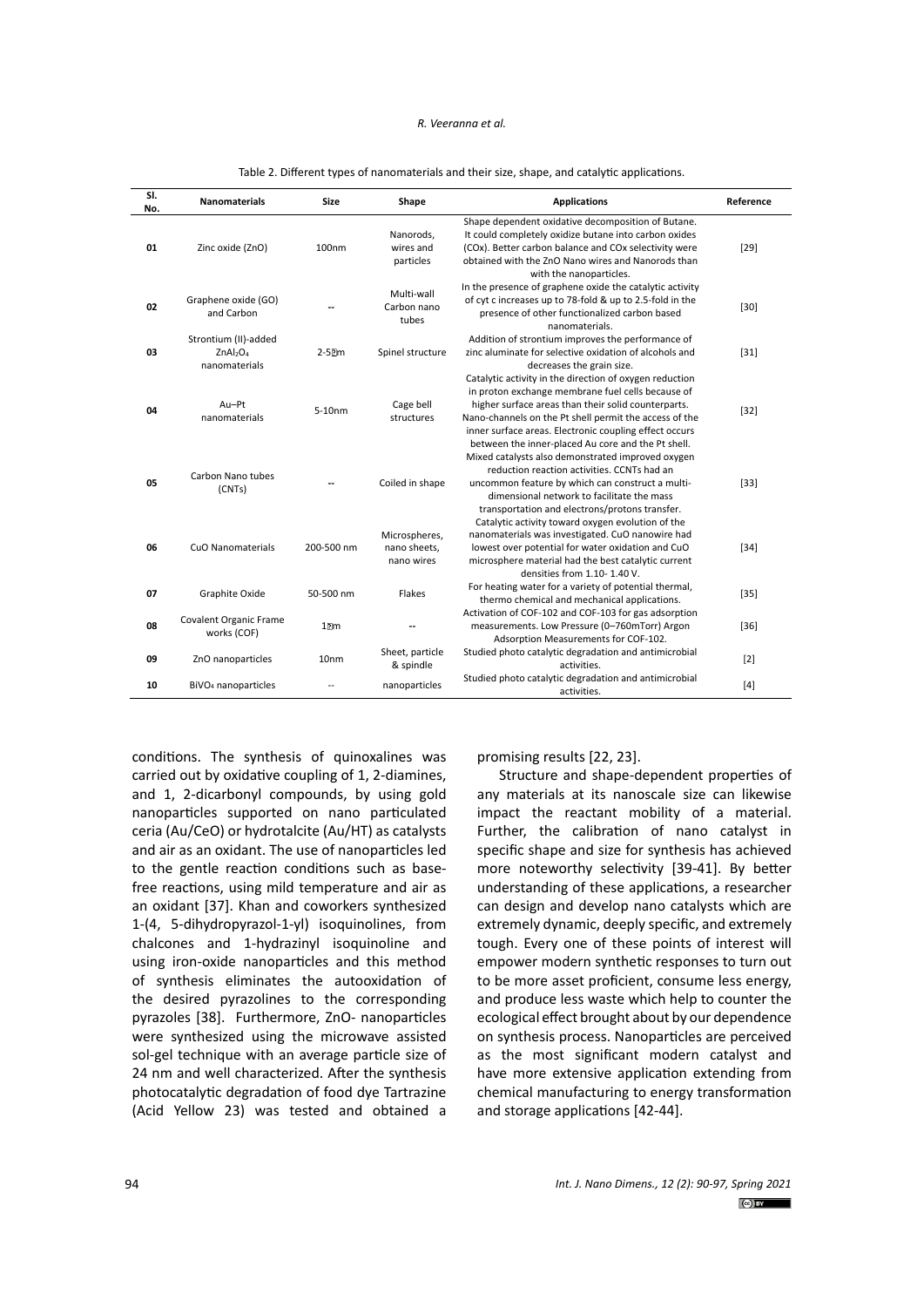## *FUTURE PROSPECTS AND CHALLENGES*

With the advancements in nanomaterial science' synthetic techniques and expansion of their diverse application scopes, the production of nanomaterials in industrial scale have a great impact on the traditional chemical industry and its allied production industries. Metallic nanomaterials, a new and emerging type of nanomaterial, have provocative prospects in the fields of microelectronics, optoelectronics, and sensors, especially in catalytic areas, due to the excellent electrical, optical, magnetic and thermal properties. Further, preparation of metallic nanomaterials is a quite difficult to attain the large-scale industrial production. Therefore, there is still a long way to realize the industrial production and allied applications. In additional, there are many challenges to be addressed, among a few is mentioned here the first challenge is, in the industrialization is how to achieve the mass production of metallic nanomaterials. Secondly, as catalytic materials, it is very vital to construct novel structures and compositions on the nanometer scale, so as to design and synthesize appropriate catalysts used in various reactions so on.

Investigation of the bio-inspired efforts in the synthesis of the nanomaterials and its catalytic application in the recoverability, biodegradability and bioremediation are the forthcoming fields of the nanocatalysts. The various catalytic applications of nano materials could be bettered near future. Further, it is also becoming very significant to explore the applications of metallic nanomaterials actively in other fields and broaden the breadth and sophistication of their applications in materials science, chemistry, biology, physics and some allied disciplines.

## **CONCLUSIONS**

This review is the effort to assemble the literature on the topic of nanomaterials application in organic synthesis and other catalytic properties. It should be well-known that a correct and update citation and literature survey is very significant for researchers to find relevant information, pioneer ideas, and progress of any topic. On the other hand, published data using nanomaterials indicate a wide synthetic potential of the described catalysts and a great interest of researchers in this field. The use of green nanocatalyst for the synthesis of a variety of heterocycles has advantages such as short reaction time, high yield, inexpensive chemicals usage, easy

work-up procedure, and very specific reactions. In most of the reactions the spent catalyst can be easily separated from the reaction mixture, also it can be reused without noticeable change in its catalytic activity. Further, nanotechnology can be used to design pharmaceuticals that can target specific organs or cells in the body such as cancer cells, and enhance the effectiveness of therapy. Nanomaterials can also be added to cement, cloth and other materials to make them stronger and yet lighter. Their size makes them extremely useful in electronics, and they can also be used in environmental remediation or clean-up to bind with and neutralize toxins.

## **ACKNOWLEDGEMENTS**

All the authors are gratefully acknowledging the NIE Management and JSS Mahavidyapeeta, for their encouragement and constant support to carry out the research work.

#### **CONFLICT OF INTEREST**

Authors have no conflict of interest.

## **REFERENCES**

- [1] Ojima I., Clos N., Bastos C., (1989), Recent advances in catalytic asymmetric reactions promoted by transition metal complexes. *Tetrahedron.* 45: 6901-6939.
- [2] Mallikarjunaswamy C., Lakshmi Ranganatha V., Ramu R., Udayabhanu U., Nagaraju G., (2020), Facile microwaveassisted green synthesis of ZnO nanoparticles: Application to photodegradation, antibacterial and antioxidant. *J. Mater. Sci. Mater. Electron.*31: 12-18.
- [3] Ranganatha V. L., Nithin K. S., Khanum S. A., Nagaraju G., (2019), Zinc oxide nanoparticles: A significant review on synthetic strategies , characterization and applications, AIP Conference Proceedings 2162, 020089.
- [4] Pramila S., Nagaraju G., Mallikarjunaswamy C., Latha K. C., Chandan S., Ramu R., Rashmi V., Lakshmi Ranganatha V., (2020), Green Synthesis of BiVO<sub>4</sub> nanoparticles by microwave method using Aegle marmelos juice as a fuel: Photocatalytic and antimicrobial study. *Anal. Chem. Lett.*  10: 298-306.
- [5] Basina G., Polychronopoulou K., Zedan A. F., Dimos K., Katsiotis M. S., Fotopoulos A. P., Ismail I., Tzitzios V., (2020), Ultrasmall metal-doped CeO<sub>2</sub> nanoparticles for low-temperature CO Oxidation. *ACS Appl. Nano Mater.* 3: 10805–10813.
- [6] Choudhury B., Choudhury A., (2012), Ce<sup>3+</sup> and oxygen vacancy mediated tuning of structural and optical properties of CeO<sub>2</sub> nanoparticles. *Mater. Chem. Phys.* 131: 666-671.
- [7] Ranganatha V. L., Pramila S., Nagaraju G., Surendra B. S., Mallikarjunaswamy C., (2020), Cost-effective and green approach for the synthesis of zinc ferrite nanoparticles using Aegle Marmelos extract as a fuel: Catalytic, electrochemical, and microbial applications. *J. Mater. Sci. Mater. Electron.* 20: 1-18.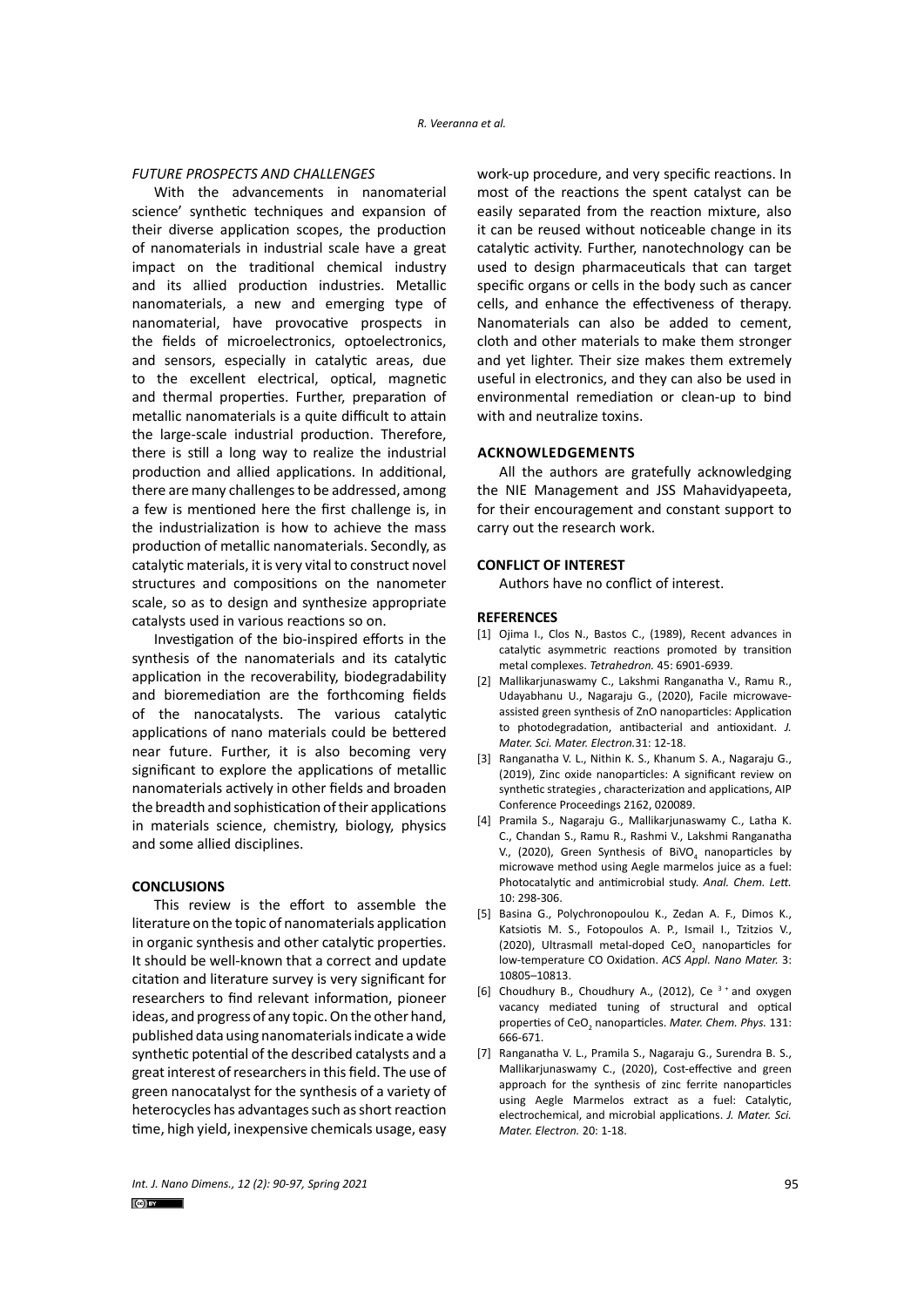#### *R. Veeranna et al.*

- [8] Shanmugam S., Hari A., Pandey A., Mathimani T., Felix L., Pugazhendhi A., (2020), Comprehensive review on the application of inorganic and organic nanoparticles for enhancing biohydrogen production. *Fuel.* 270: 117453- 117459.
- [9] Jiang L., Liu K., Hung S.-F., Zhou L., Qin R., Zhang Q., Liu P., Gu L., Chen H. M., Fu G., (2020), Facet engineering accelerates spillover hydrogenation on highly diluted metal nanocatalysts. *Nat. Nanotechnol.* 15: 848-853.
- [10] Tegenaw A., Sorial G. A., Sahle-Demessie E., Han C., (2020), Role of water chemistry on stability, aggregation, and dissolution of uncoated and carbon-coated copper nanoparticles. *Environ. Res.* 187: 109700-109708.
- [11] Zablotsky D., Kuzovkov V., Kotomin E., (2020), Role of intrinsic dipoles in the evaporation‐driven assembly of perovskite nanocubes into energy‐harvesting composites. *Phys. Status Solidi.* 217: 1900533-1900539.
- [12] Moudgil D., Khullar V., (2020), Direct photo-thermal energy storage using nanoparticles laden phase change materials. *Solar Energy*. 235-246.
- [13]García-Rodríguez A., Moreno-Olivas F., Marcos R., Tako E., Marques C. N. H., Mahler G. J., (2020), The role of metal oxide nanoparticles, *Escherichia coli,* and *Lactobacillus rhamnosus* on small intestinal enzyme activity. *Env. Sci. Nano.* 12: 25 Pages.
- [14] Liu H., Guan J., Mu X., Xu G., Wang X., Chen X., (2016), Nanocatal Encycl. *Phys. Org. Chem.* 1-75.
- [15]Alshammari A. S., Chi L., Chen X., Bagabas A., Kramer D., Alromaeh A., Jiang Z., (2015), Visible-light photocatalysis on C-doped ZnO derived from polymer-assisted pyrolysis. *RSC Adv.* 5: 27690-27698.
- [16]Altenhoff M., Aßmann S., Teige C., Huber F. J. T., Will S., (2020), An optimized evaluation strategy for a comprehensive morphological soot nanoparticle aggregate characterization by electron microscopy. *J. Aerosol Sci.* 139: 105470.
- [17] Baer D. R., (2020), Guide to making XPS measurements on nanoparticles. *J. Vac. Sci. Technol. A Vacuum, Surf. Film.* 38: 31201-31207.
- [18] Kumar B., Smita K., Debut A., Cumbal L., (2020), Synthesis and characterization of SnO<sub>2</sub> nanoparticles using cochineal dye. *Appl. Phys. A.* 126: 1-9.
- [19] Sundaram P. S., Sangeetha T., Rajakarthihan S., Vijayalaksmi R., Elangovan A., Arivazhagan G., (2020), XRD structural studies on cobalt doped zinc oxide nanoparticles synthesized by coprecipitation method: Williamson-Hall and size-strain plot approaches. *Phys. B Condens. Matter.* 595: 412342-412348.
- [20]Ahmad T., Nazim A., Farooq U., Khan H., Jain S. K., Ubaidullah M., Ahmed J., (2020), Biosynthesis, characterization and photo-catalytic degradation of methylene blue using silver nanoparticles. *Mater. Today Proc.* 29: 1039-1043.
- [21] Sinha N., Joshi A. S., Thakur A. K., (2020), Analytical validation of an ATR-FTIR based method for quantifying the amount of polysorbate 80 adsorbed on PLGA nanoparticles. *Anal. Methods.* 44: 7 page(s).
- [22] Srivastava S. K., Yamada R., Ogino C., Kondo A., (2013), Biogenic synthesis and characterization of gold nanoparticles by Escherichia coli K12 and its heterogeneous catalysis in degradation of 4-nitrophenol. *Nanoscale Res. Lett.* 8: 70-77.
- [23] Parida U. K., Bindhani B. K., Nayak P., (2011), Green synthesis and characterization of gold nanoparticles using

onion (Allium cepa) extract. *World J. Nano Sci. Eng.* 1: 93- 98.

- [24] Petla R. K., Vivekanandhan S., Misra M., Mohanty A. K., Satyanarayana N., (2012), Soybean (Glycine max) leaf extract based green synthesis of palladium nanoparticles. *J. Biomater. Nanobiotech.* 3: 14-19.
- [25] Lee J. H., Ahn K., Kim S. M., Jeon K. S., Lee J. S., Yu I. J., (2012), Continuous 3-day exposure assessment of workplace manufacturing silver nanoparticles. *J. Nanopart. Res.* 14: 1134-1139.
- [26] Yang H., Wang Y., Huang H., Gell L., Lehtovaara L., Malola S., Häkkinen H., Zheng N., (2013), All-thiol-stabilized Ag 44 and Au 12 Ag 32 nanoparticles with single-crystal structures. *Nat. Commun.* 4: 2422-2427.
- [27]Gawande M. B., (2014), Sustainable nanocatalysts for organic synthetic transformations. *Org. Chem. Curr. Res.* 3: 1000e137.
- [28]Gawande M. B., Shelke S. N., Zboril R., Varma R. S., (2014), Microwave-assisted chemistry: synthetic applications for rapid assembly of nanomaterials and organics. *Acc. Chem. Res.* 47: 1338-1348.
- [29] Sanjeeva Gandhi M., Mok Y. S., (2014), Shape-dependent plasma-catalytic activity of ZnO nanomaterials coated on porous ceramic membrane for oxidation of butane. *Chemosphere.* 117: 440-446.
- [30] Patila M., Pavlidis I. V., Diamanti E. K., Katapodis P., Gournis D., Stamatis H., (2013), Enhancement of cytochrome c catalytic behaviour by affecting the heme environment using functionalized carbon-based nanomaterials. *Process Biochem.* 48: 1010-1017.
- [31] Kumar T. R., Selvam C. S. N., Ragupathi C., Kennedy J. L., Vijaya J. J., (2014), Synthesis, characterization and performance of porous Sr(II)-added ZnAl<sub>2</sub>O<sub>4</sub> nanomaterials for optical and catalytic applications. *Powder Technol.* 224: 147–154.
- [32]Qu J., Liu H., Ye F., Hu W., Yang J., (2012), Cagebell structured Au-Pt nanomaterials with enhanced electrocatalytic activity toward oxygen reduction. *Int. J. Hydrogen Energy.* 37: 13191-13199.
- [33] Zhang J., Tang S., Liao L., Yu W., Li J., Seland F., Haarberg G. M., (2014), Improved catalytic activity of mixed platinum catalysts supported on various carbon nanomaterials. *J. Power Sources.* 267: 706-713.
- [34] Liu X., Cui S., Sun Z., Du P., (2015), Copper oxide nanomaterials synthesized from simple copper salts as active catalysts for electrocatalytic water oxidation. *Electrochim. Acta.* 160: 202-208.
- [35]Abdelsayed V., Moussa S., Hassan H. M., Aluri H. S., Collinson M. M., El-Shall M. S., (2010), Photothermal deoxygenation of graphite oxide with laser excitation in solution and graphene-aided increase in water temperature. *J. Phys. Chem. Lett.* 1: 2804-2809.
- [36] Rabbani M. G., El-Kaderi H. M., (2011), Template-free synthesis of a highly porous benzimidazole-linked polymer for CO<sub>2</sub> capture and H<sub>2</sub> storage. *Chem. Mater*. 23: 1650-1653.
- [37] Climent M. J., Corma A., Hernández J. C., Hungría A. B., Iborra S., Martínez-Silvestre S., (2012), Biomass into chemicals: one-pot two-and three-step synthesis of quinoxalines from biomass-derived glycols and 1, 2-dinitrobenzene derivatives using supported gold nanoparticles as catalysts. *J. Catal.* 292: 118-129.
- [38] Khan F. N., Manivel P., Prabakaran K., Jin J. S., Jeong

*Int. J. Nano Dimens., 12 (2): 90-97, Spring 2021*